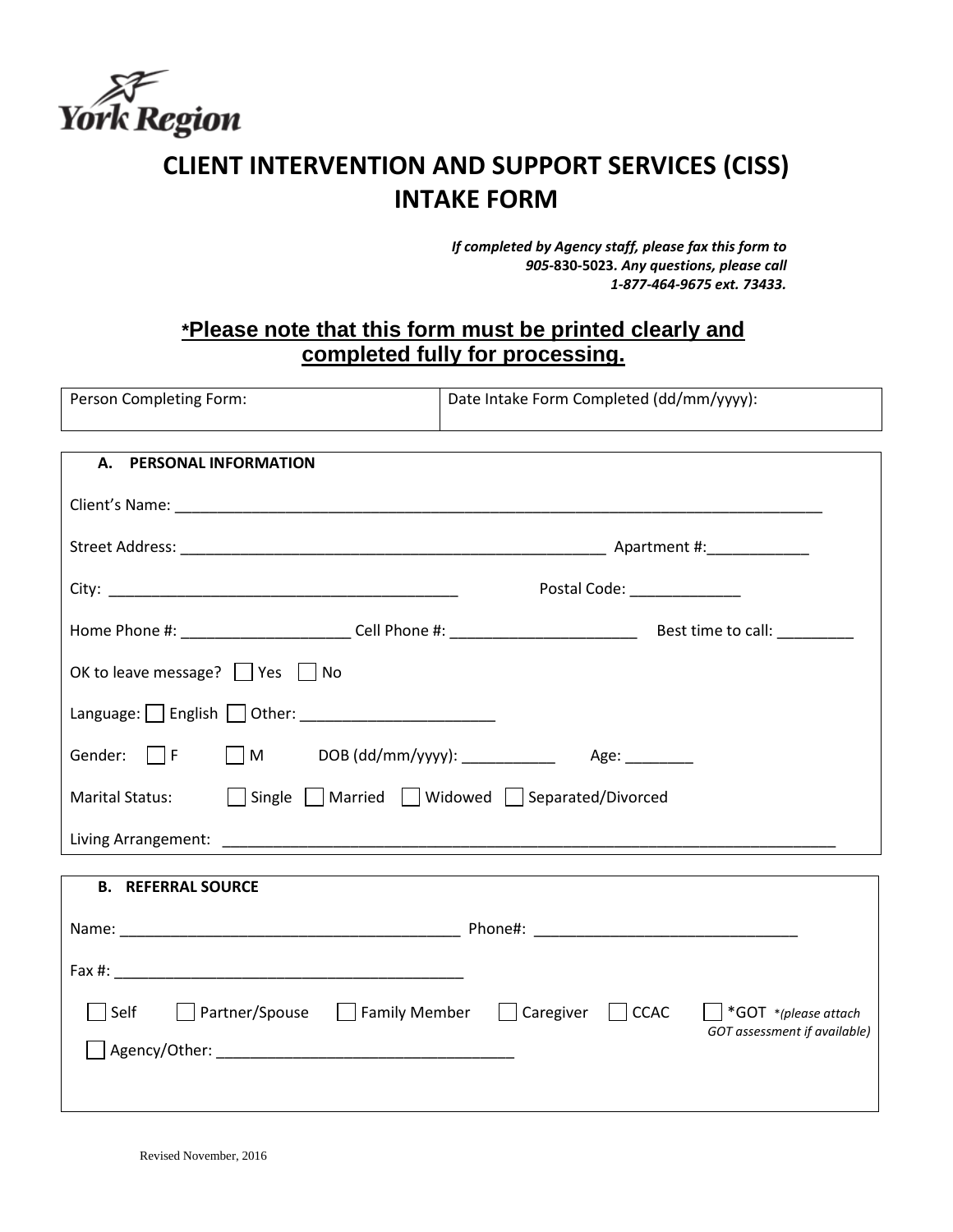## **C. CONSENT FOR INTAKE**

The Regional Municipality of York (York Region) needs your permission to collect, use and disclose personal and health information for the purposes of planning and providing services. York Region will need to share the collected information amongst its partners and authorized staff. Your information is private. Unless sharing is permitted by law, York Region will not give out your information without your consent. Do you understand and give consent to this?

| Verbal consent received from Client or Substitute Decision Maker. |                         | <b>YES</b> | NO. |
|-------------------------------------------------------------------|-------------------------|------------|-----|
| Consent Provided By:                                              | Relationship to Client: |            |     |

| D. ALTERNATE CONTACTS - If we cannot reach you, who should we call.                                                     |
|-------------------------------------------------------------------------------------------------------------------------|
| Relationship to Client: ____________                                                                                    |
| Phone #: ________________________________                                                                               |
| Type of Contact: $\Box$ Primary Contact to arrange services $\Box$ Caregiver $\Box$ Emergency Contact $\Box$ Translator |
| Substitute Decision Maker Power of Attorney - Property Power of Attorney - Personal Care                                |
| Relationship to Client: ____________                                                                                    |
|                                                                                                                         |
| Type of Contact: $\Box$ Primary Contact to arrange services $\Box$ Caregiver $\Box$ Emergency Contact $\Box$ Translator |
| Substitute Decision Maker   Power of Attorney – Property   Power of Attorney – Personal Care                            |
|                                                                                                                         |
| Unknown<br>$\vert N/A \vert$                                                                                            |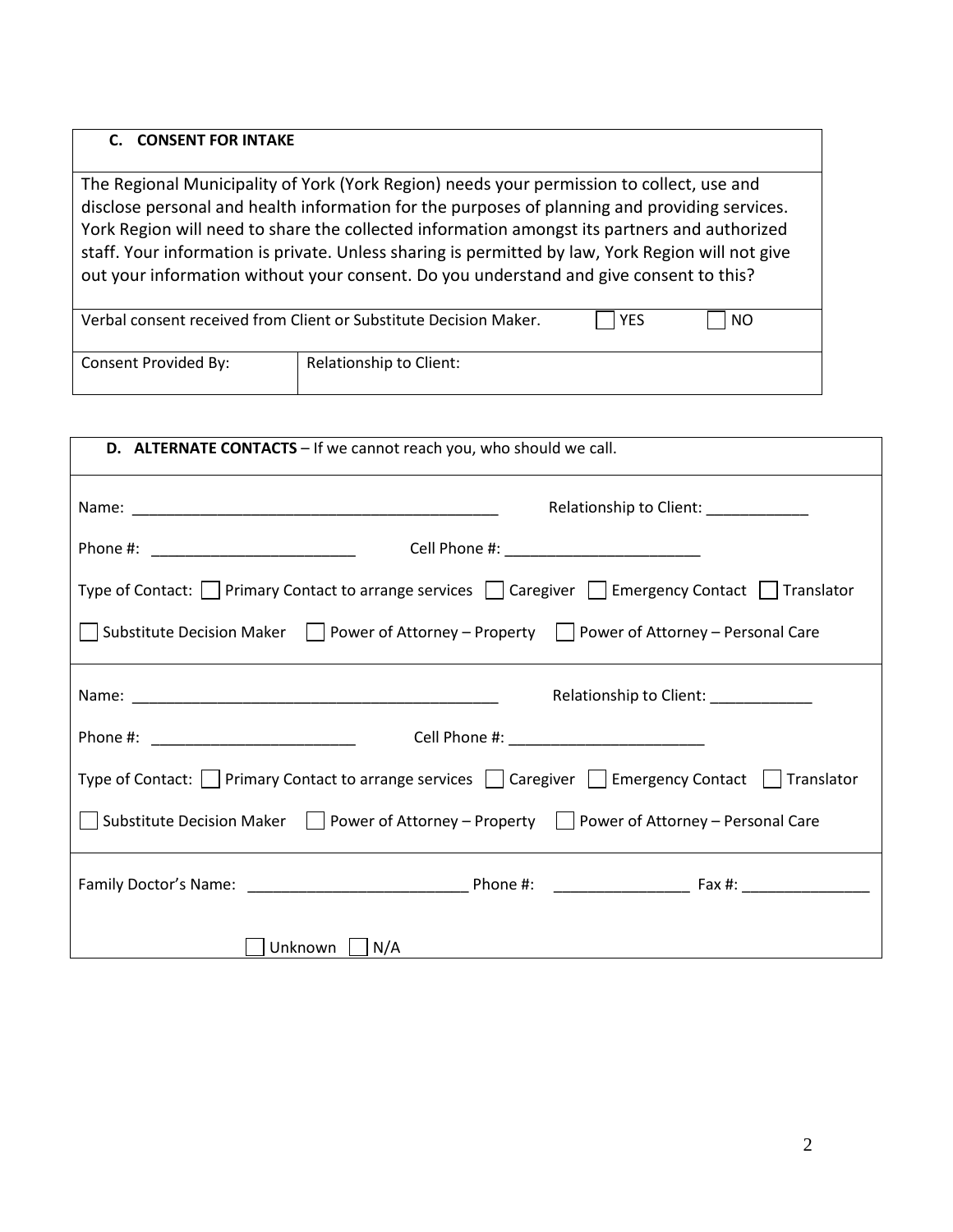| E. REASON FOR REFERRAL: (What assistance do you require from the Social Worker?)                                                                                                                                               |
|--------------------------------------------------------------------------------------------------------------------------------------------------------------------------------------------------------------------------------|
|                                                                                                                                                                                                                                |
|                                                                                                                                                                                                                                |
|                                                                                                                                                                                                                                |
|                                                                                                                                                                                                                                |
|                                                                                                                                                                                                                                |
|                                                                                                                                                                                                                                |
|                                                                                                                                                                                                                                |
|                                                                                                                                                                                                                                |
|                                                                                                                                                                                                                                |
|                                                                                                                                                                                                                                |
|                                                                                                                                                                                                                                |
| F. BRIEF FUNCTIONAL ASSESSMENT                                                                                                                                                                                                 |
| 1. Health Status:                                                                                                                                                                                                              |
| Have you gone to the emergency department in the past year? $\Box$ Yes $\Box$ No If yes, how many times? $\Box$                                                                                                                |
| Reason: Note and the second contract of the second contract of the second contract of the second contract of the second contract of the second contract of the second contract of the second contract of the second contract o |
| Have you been admitted to the hospital in the past year?                                                                                                                                                                       |
|                                                                                                                                                                                                                                |
|                                                                                                                                                                                                                                |
| $\Box$ Yes $\Box$ No If yes, how many? ____________<br>Have you had any recent falls?                                                                                                                                          |
|                                                                                                                                                                                                                                |
| 2. Social Support                                                                                                                                                                                                              |
|                                                                                                                                                                                                                                |
| Are you socially active? E.g. with family, friends, faith community or service clubs? $\Box$ Yes $\Box$ No                                                                                                                     |
|                                                                                                                                                                                                                                |
|                                                                                                                                                                                                                                |
| 3. Functional Independence (ADL): Do you need help with any of the following:                                                                                                                                                  |
| Unknown<br><b>Bathing</b><br>Yes<br>No                                                                                                                                                                                         |
| <b>Dressing</b><br>Unknown<br>No<br>Yes                                                                                                                                                                                        |
| <b>Eating</b><br>No<br>Unknown<br>Yes                                                                                                                                                                                          |
| <b>Toileting</b><br>No<br>Unknown<br>Yes                                                                                                                                                                                       |
| <b>Foot Care</b><br>Unknown<br>No<br>Yes                                                                                                                                                                                       |
| No <b>I</b> Unknown<br><b>Mobility</b><br>Yes                                                                                                                                                                                  |
| (If Yes, please list aids used)<br><u> 1980 - Jan James James Barbara, martin d</u>                                                                                                                                            |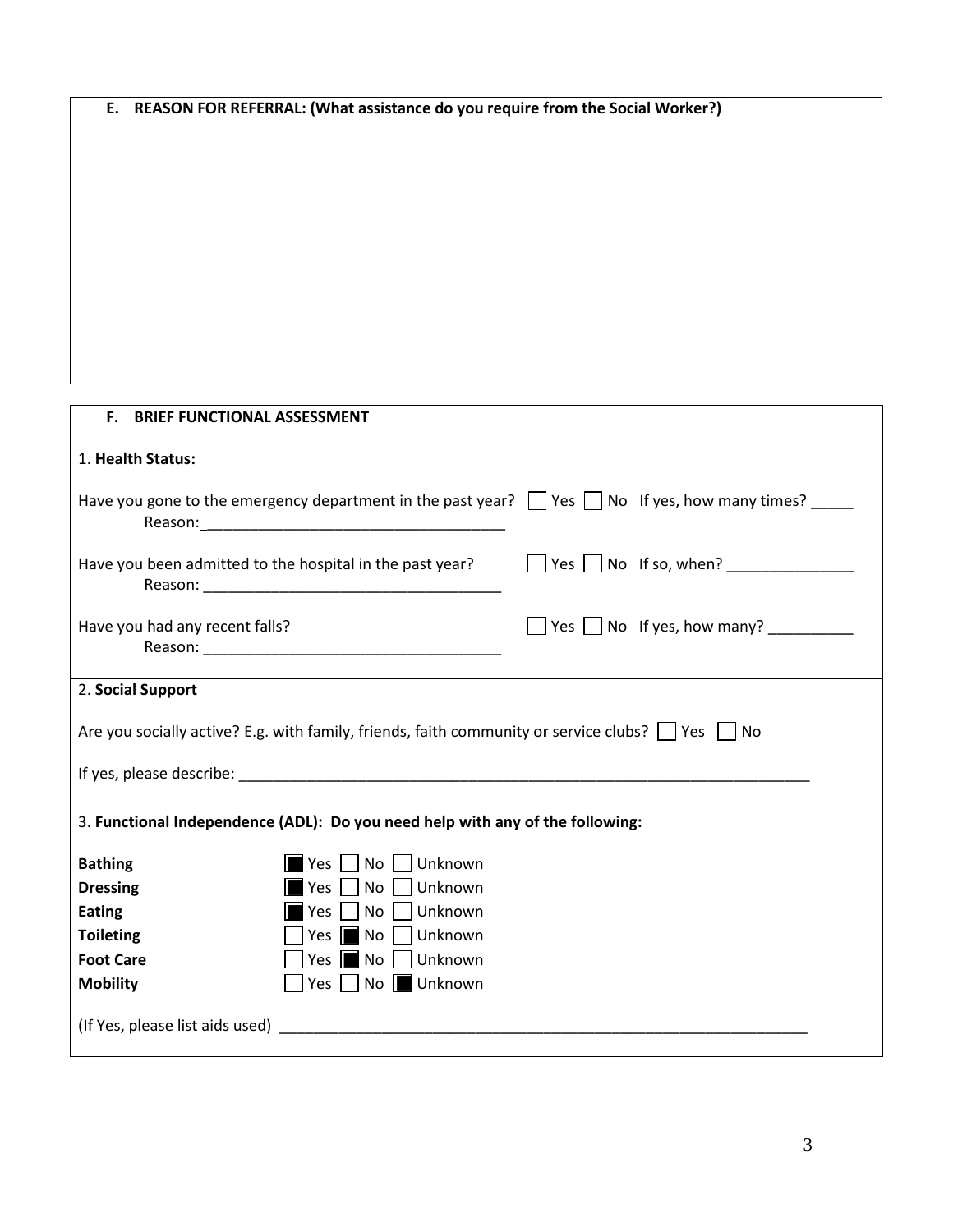| 4. Instrumental independence (IADL): Do you need help with any of the following:                                                                                                               |                                                                                                       |                            |                             |  |
|------------------------------------------------------------------------------------------------------------------------------------------------------------------------------------------------|-------------------------------------------------------------------------------------------------------|----------------------------|-----------------------------|--|
|                                                                                                                                                                                                |                                                                                                       |                            |                             |  |
| <b>Meal Preparation</b><br><b>Yes</b><br>Laundry<br>Yes<br><b>Managing Money/Finances</b><br>Yes<br>Housekeeping<br>Yes<br><b>Transportation</b><br>Yes<br><b>Medication Management</b><br>Yes | No<br>Unknown<br>Unknown<br>No.<br>Unknown<br>No<br>Unknown<br>No<br>Unknown<br>No<br>Unknown<br>No I |                            |                             |  |
| 5. Do you need help with anything else (e.g. shopping, going to the doctor's office, arranging appointments, etc.)?                                                                            |                                                                                                       |                            |                             |  |
| <b>Yes</b><br>No (If Yes, please state)                                                                                                                                                        |                                                                                                       |                            |                             |  |
| 6. Do you have any of the following health conditions:                                                                                                                                         |                                                                                                       |                            |                             |  |
| <b>Arthritis</b><br>No<br>Yes                                                                                                                                                                  | Unknown                                                                                               | <b>Heart attack</b>        | Unknown<br>ll Yes<br>No     |  |
| Cancer<br>Yes II<br>$\blacksquare$ No                                                                                                                                                          | Unknown                                                                                               | <b>Heart disease</b>       | Unknown<br>Yes<br>No        |  |
| <b>Diabetes</b><br>$\blacksquare$ No<br>Yes I                                                                                                                                                  | Unknown                                                                                               | <b>High blood pressure</b> | Unknown<br>Yes<br>No        |  |
| <b>Memory problems</b><br>No<br>Yes.                                                                                                                                                           | Unknown                                                                                               | <b>Kidney disease</b>      | Unknown<br><b>Yes</b><br>No |  |
| On Oxygen<br>Yes                                                                                                                                                                               | Unknown<br>No II                                                                                      | <b>Osteoporosis</b>        | Unknown<br><b>Yes</b><br>No |  |
| Parkinson's<br>Yes                                                                                                                                                                             | No   Unknown                                                                                          | <b>Mental health</b>       | Yes<br><b>No</b><br>Unknown |  |
|                                                                                                                                                                                                |                                                                                                       | (if Yes, please specify)   |                             |  |
| Lung disease/Asthma                                                                                                                                                                            |                                                                                                       | <b>Stroke</b>              | No<br>Unknown<br>  Yes      |  |
| Yes $\Box$ No $\Box$<br>Emphysema/COPD                                                                                                                                                         | Unknown                                                                                               | <b>Other</b>               |                             |  |
| Are you taking any medications for the above conditions?<br>Yes<br>No                                                                                                                          |                                                                                                       |                            |                             |  |
| 7. Do you have any of the following impairments?                                                                                                                                               |                                                                                                       |                            |                             |  |
| Visual Yes No Unknown   Hearing Yes No Unknown   Speech Yes No Unknown                                                                                                                         |                                                                                                       |                            |                             |  |
| Comments:                                                                                                                                                                                      |                                                                                                       |                            |                             |  |
|                                                                                                                                                                                                |                                                                                                       |                            |                             |  |
|                                                                                                                                                                                                |                                                                                                       |                            |                             |  |

| <b>G. SERVICE INFORMATION</b>                                              |                      |                       |                   |              |                   |
|----------------------------------------------------------------------------|----------------------|-----------------------|-------------------|--------------|-------------------|
| Are you currently receiving any other services? $\vert \ \vert$ Yes<br>No. |                      |                       |                   |              |                   |
|                                                                            |                      |                       |                   |              |                   |
| If yes, Agency Name:                                                       | $\vert$ $\vert$ CCAC | $\vert$ $\vert$ CHATS | YSSN              | $\vert$ CMHA | Veteran's Affairs |
| Geriatric Outreach Team □ IPOP<br>Alzheimer's Society                      |                      |                       | Adult Day Program |              |                   |
| Other: Please Specify                                                      |                      |                       |                   |              |                   |